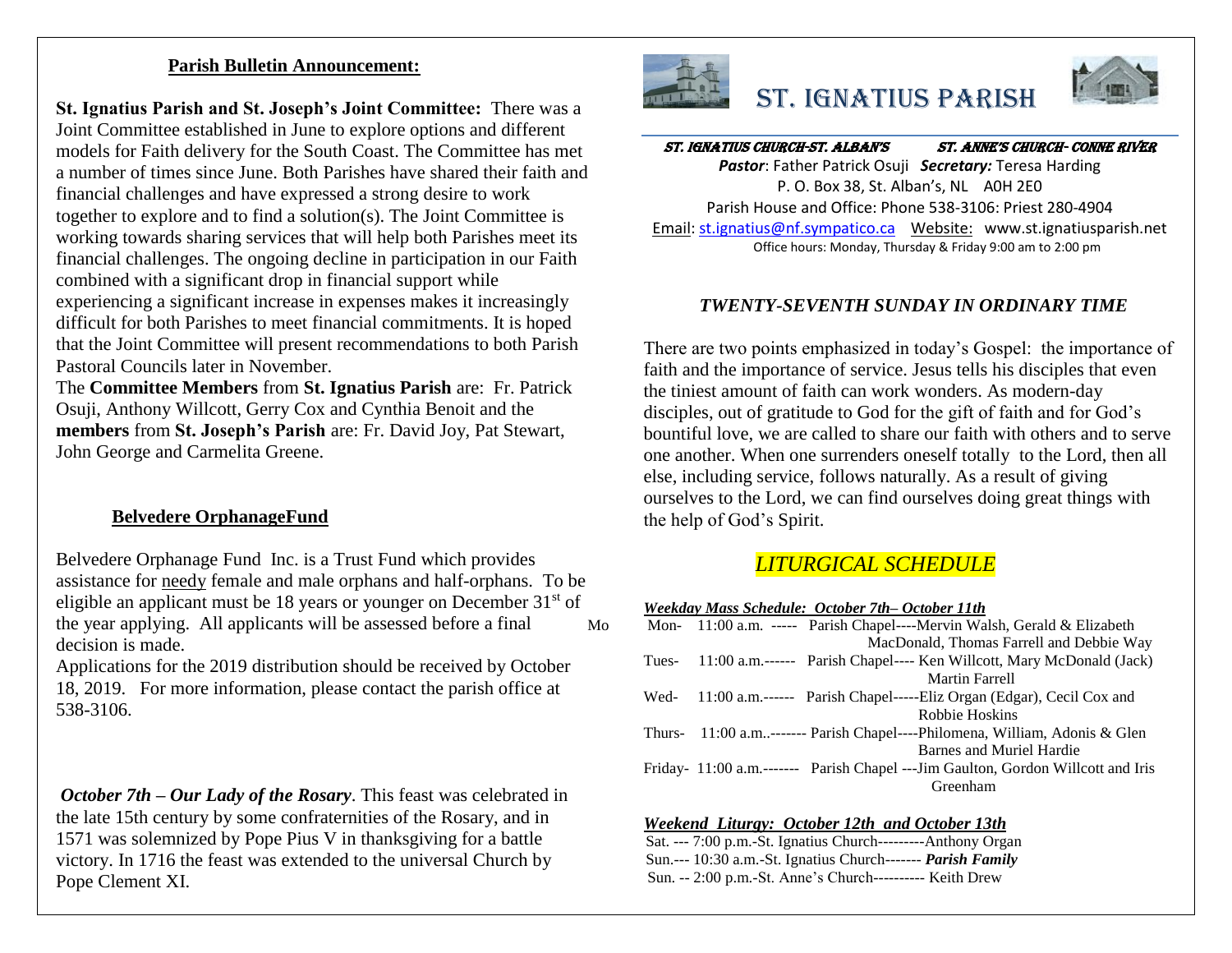# MiniStrieS' SChedule for Weekend MASSeS

| <b>DATE</b>                    | <b>Sacristan</b> | Reader                 | <b>Collectors</b>                     | <i>Eucharistic</i><br><b>Minister</b> | <b>Altar</b><br><b>Servers</b> | <b>Music</b>             |
|--------------------------------|------------------|------------------------|---------------------------------------|---------------------------------------|--------------------------------|--------------------------|
| Oct<br>5th                     | Mary<br>Patsy    | Elizabeth<br>Barlow    | George O<br>Willie McD<br>Pat Pittman | Jessica S                             | Maggie<br>Pat                  | Lenora L                 |
| <b>Oct</b><br>6th              | Meg<br>Genny     | Philomena<br>Sutton    | Clarence D<br>George D<br>Mike S      | Ralph B                               | Irena<br>Mary S                | Julie-Ann<br>Catherine B |
| Oct<br>12 <sub>th</sub>        | Meg<br>Genny     | Edith<br>Organ         | George O<br>Willie McD<br>Pat P       | Christine H                           | Margaret<br>Willie             | Folk Group               |
| <b>Oct</b><br>13 <sub>th</sub> | Teresa<br>Ann    | Cindy<br><b>Benoit</b> | Clarence D<br>George D<br>Mike S      | Genevieve T                           | Kevin<br>Brenda                | Folk Group               |
|                                |                  |                        |                                       |                                       |                                |                          |

#### *Weekly Parish Income*

| St. Ignatius Church | \$932.25 | <b>Baptism Stipend</b>     | \$50.00  |
|---------------------|----------|----------------------------|----------|
| St. Anne's Church   | \$140.00 | Needs of the Church        | \$241.00 |
| Chase The Ace       | \$527.50 | Candles                    | \$230.05 |
|                     |          | <b>Baptism Certificate</b> | \$5.00   |

**Chase The Ace:** Held every Friday 7:00 pm at the RC Legion. Tickets are \$5.00 each. This fundraiser is open to all persons 19 years and older. Number of cards remaining is **16. \$4773.00 Jackpot**

|                   | Stipends: (as recommended by the Diocese) Certificates (copy) |                     |  |
|-------------------|---------------------------------------------------------------|---------------------|--|
| Funerals \$200.00 |                                                               | Baptism \$5.00      |  |
| Weddings \$200.00 |                                                               | Confirmation \$5.00 |  |
| Baptism \$25.00   |                                                               | Communion \$5.00    |  |

*Condolences:* The parishioners of St. Ignatius Parish extend to the family of the late Gregory Organ, their profound sympathies. We join you in prayer for the repose of your loved ones. May God bless you and console you.

## *WELCOME TO ST. IGNATIUS PARISH AND ST. ANNE'S CHURCH :*

*We are glad that you are here with us this morning. It is our hope that you experience the love of Christ this morning and His presence during our worship.*

*"Where two or three come together in my name, there I am with them"*

*Matt 18:20*

*Holy Communion at home*: If you or someone you know who would like to receive Holy Communion in their home, you are asked to please inform Father Patrick 280-4904, or telephone the Parish office 538-3106. The Body of Christ is often such an important part of people's lives, so when they are sick or unable to attend Mass, I would gladly bring them Holy Communion............................ Father Patrick Osuji

*Exposition of the Blessed Sacrament:* On the first Friday of each month, there will be an exposition of the Blessed Sacrament at the Parish Chapel at 10:30 am. Mass to follow at 11:00 am. The dates are Nov  $1<sup>st</sup>$ , and Dec  $6<sup>th</sup>$ .

Sept 27-Oct 7: **Pilgrimage to Medjugorje where Our Lady has been appearing daily for 38 years.** Cost of \$2095 (+ \$675 airport taxes/security/fuel surcharges) includes airfare from the Maritimes, (twin or triple) accommodation, daily breakfast & dinner and experienced local guide. (Optional single room supplement, \$200/p.) **INFO:** Hector Caissie at hectorcaissie@hotmail.ca or (506) 857-2295.

**Knights of Columbus Scholarships:** Available to **all** students who graduated Grade XII with Honours in June 2019 and are attending a Post-Secondary institution in September. Application deadline: **October 31, 2019** Information and applications under **scholarships** on the State Council website at **www.kofcnl.org.**